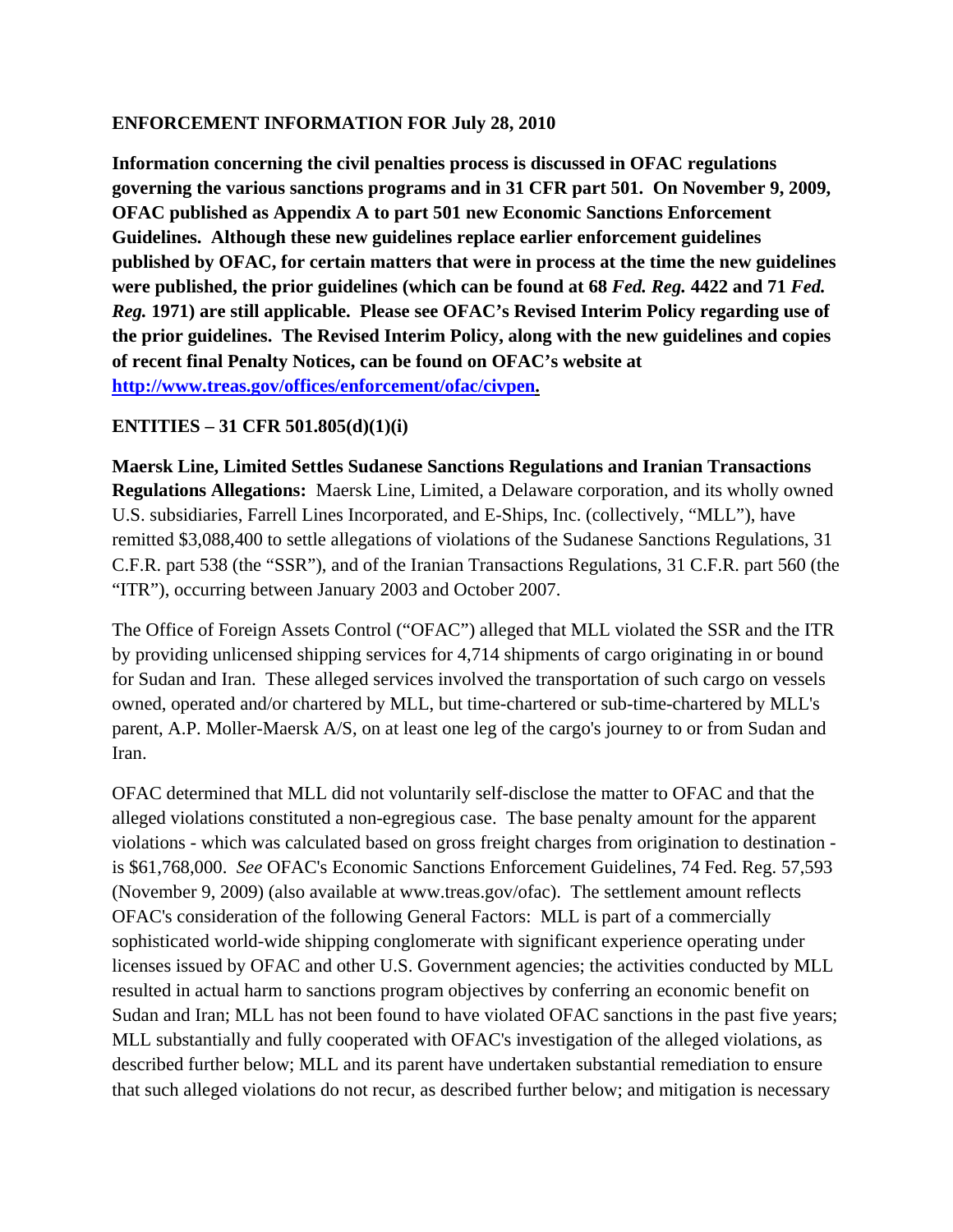to ensure that OFAC's enforcement response is proportionate, particularly in light of the fact that the base penalty amount is based on gross freight charges for shipping the cargo from origination to destination and the apparent violations involved only a portion of those voyages.

Although OFAC determined that MLL did not voluntarily self-disclose this matter, MLL received substantial mitigation credit for providing OFAC with a voluminous amount of wellorganized data regarding its involvement in shipments to or from Sudan and Iran over a five-year period. This included requested information regarding port calls in Sudan as well as additional detailed information not specifically requested by OFAC regarding the use of U.S. flag MLL vessels for intermediate relay legs of shipments to or from sanctioned countries. MLL also promptly responded to all requests for additional information and agreed to two statute of limitations tolling agreements when requested by OFAC.

Substantial and effective remediation measures were undertaken by MLL, including global remedial measures undertaken throughout MLL's corporate family in order to ensure that commercial actions taken by MLL affiliates would not cause MLL to violate U.S. economic sanctions. In this regard, the global booking system in which MLL participates has been updated to ensure MLL's compliance with U.S. economic sanctions programs.

**3M Imtec Corporation, Successor in Interest to Imtec Corporation, Settles Iranian Transactions Regulations Allegations:** 3M Imtec Corporation, Ardmore, OK ("3M Imtec"), successor in interest to Imtec Corporation ("Imtec"), has remitted \$125,000 to settle allegations of violations of the Iranian Transactions Regulations, 31 C.F.R. part 560 (the "ITR"), and the Export Administration Regulations, 15 C.F.R. parts 730-774 (the "EAR"), both of which were promulgated pursuant to the International Emergency Economic Powers Act. The payment is part of a joint settlement agreement reached between 3M Imtec, the U.S. Department of Commerce's Bureau of Industry and Security ("BIS"), and the U.S. Department of the Treasury's Office of Foreign Assets Control ("OFAC").

Based upon information voluntarily disclosed to OFAC and BIS, Imtec engaged in unlicensed transactions that appear to have violated the ITR and the EAR. Imtec was acquired by another company in July 2008 and its name was changed to 3M Imtec Corporation. In connection with the acquisition, a due diligence review was conducted which disclosed that, prior to its acquisition, Imtec engaged in unlicensed transactions with Iran. A full investigation of the apparent Iran violations was conducted and a disclosure of those findings was made to OFAC and BIS.

During the period June 29, 2004 – April 16, 2007, Imtec appears to have violated the ITR when it sold and shipped implants and related dental equipment to purchasers in a third country for delivery to Iran. Section 560.530 of the ITR authorizes OFAC to issue licenses for the sale of agricultural commodities, medicines, and medical devices for use in Iran, provided that those agricultural commodities, medicines, and medical devices are not listed on the Commerce Control List, 15 C.F.R. § 734.3(c) (the "CCL"). A proposed charging letter issued by BIS to 3M Imtec pursuant to § 764.2(e) of the EAR states that the items sold were classified as EAR99 (items subject to the EAR but not listed on the CCL). Although Imtec had previously requested